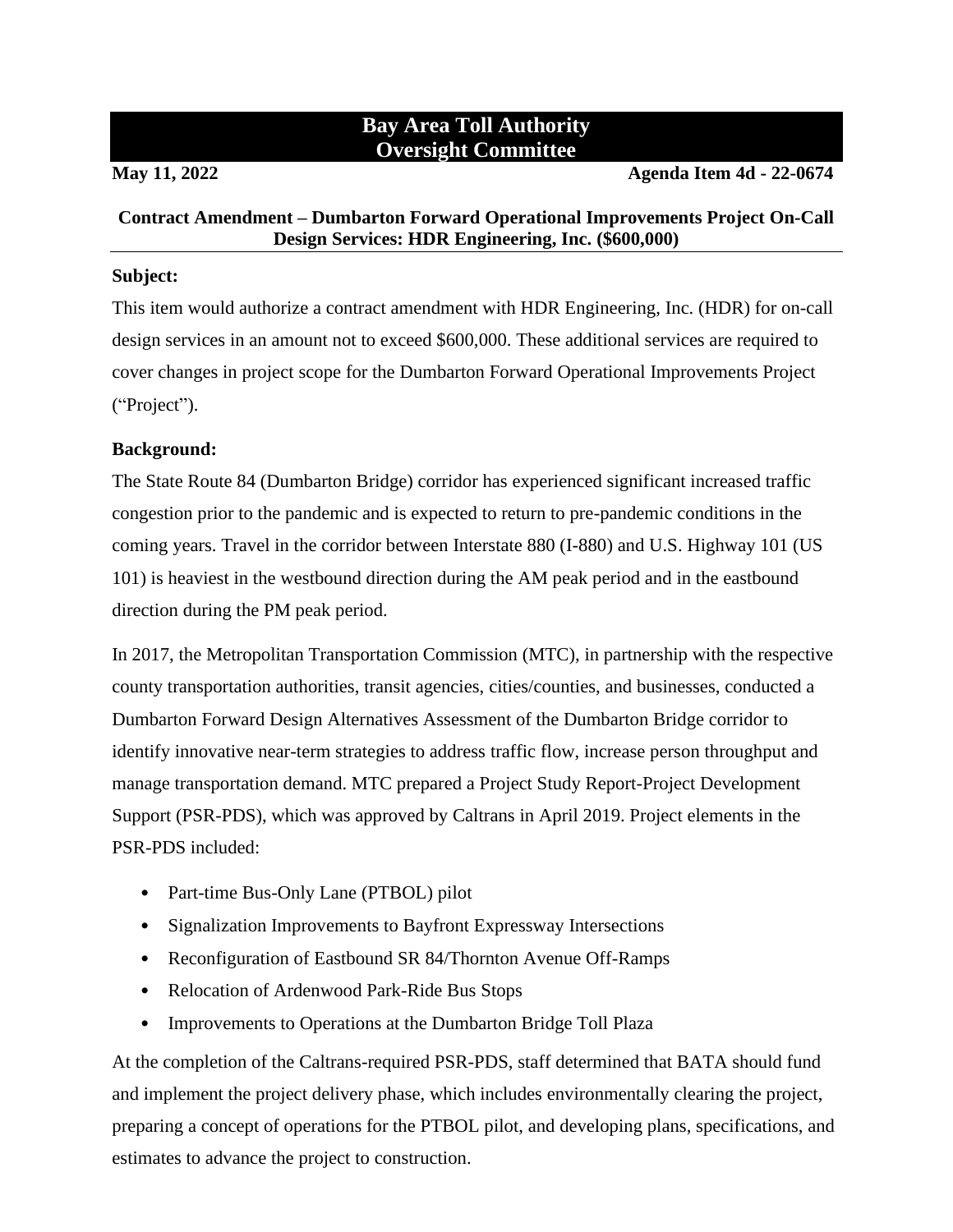#### **BATA Oversight Committee <b>Agenda Item 4e** - 22-0674 **May 11, 2022 Page 2 of 2**

In December 2017, after a competitive procurement, the BATA Oversight Committee authorized the Executive Director to enter into contracts with eight firms, including HDR, to provide on-call design services. On December 11, 2018, BATA issued a Request for Qualifications (RFQ) to all eight pre-qualified firms to provide design and environmental services for the Dumbarton Forward Operational Improvements Project. On February 6, 2019, this Committee authorized a contract with HDR to provide on-call design services for the Project.

While the project has made progress over the last several years, there have been significant delays due to changes to the project elements and project scope, including the elimination of some corridor improvements originally identified in the PSR-PDS, and the change from a pilot to a permanent conversion of the shoulder to a part-time bus lane. These changes have resulted in: additional engineering studies, coordination meetings, and supporting documentation; multiple revisions to the traffic analysis, design elements, and associated environmental and engineering reports required by Caltrans; and an extension of the project development timeline. As such, staff seeks an amendment to the HDR contract to cover these additional services.

Attachment A includes a summary of HDR and its project team's small business and disadvantaged business enterprise status.

#### **Issues:**

None identified.

# **Recommendations:**

Staff recommends that the Committee authorize the Executive Director or designee to negotiate and enter into a contract amendment with HDR Engineering, Inc. in an amount not to exceed \$600,000 to provide additional design services for the completion of the Project.

# **Attachments:**

• Attachment A: Small Business and Disadvantaged Business Enterprise Status

Therew Wholz

Therese W. McMillan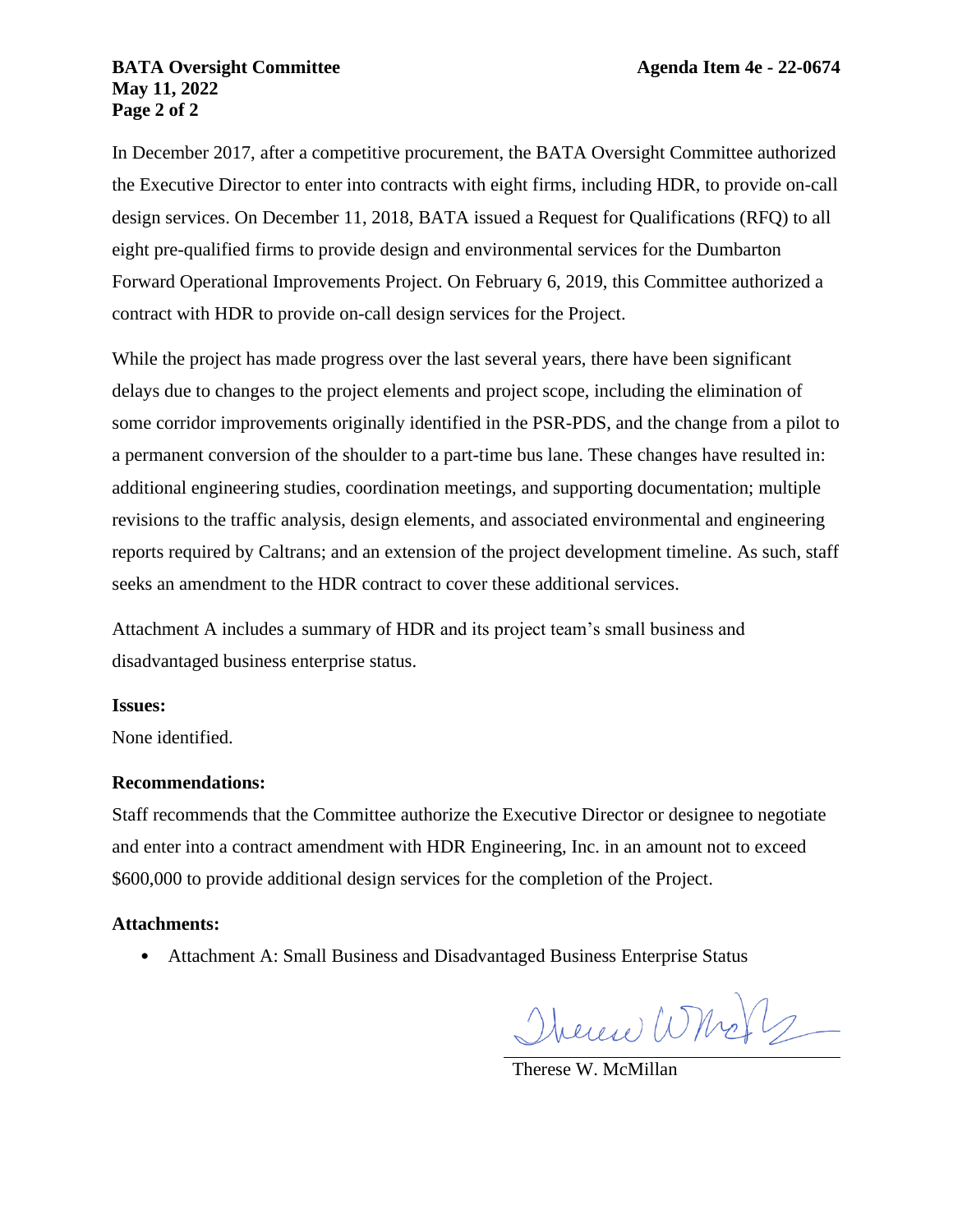| Disadvantaged Business Enterprise and Small Business Enterprise Status |                                                     |                                                                                                         |                         |                          |                              |              |                            |                              |  |
|------------------------------------------------------------------------|-----------------------------------------------------|---------------------------------------------------------------------------------------------------------|-------------------------|--------------------------|------------------------------|--------------|----------------------------|------------------------------|--|
|                                                                        | <b>Firm Name</b>                                    | <b>Role on Project</b>                                                                                  | $\mathbf{DBE}^*$<br>Yes | If DBE<br>Yes,<br>List # | <b>DBE</b><br>N <sub>o</sub> | SBE**<br>Yes | If SBE<br>Yes,<br>List $#$ | <b>SBE</b><br>N <sub>0</sub> |  |
| Prime Contractor                                                       | HDR Engineering, Inc.                               | Project Management; Environmental;<br>Traffic Operations; Civil Design;<br><b>Concept of Operations</b> |                         |                          | X                            |              |                            | X                            |  |
| Subcontractor                                                          | Gray-Bowen-Scott                                    | Policy; Concept of Operations;<br><b>Standard Operating Procedures</b>                                  |                         |                          | X                            |              |                            | X                            |  |
| Subcontractor                                                          | Fehr & Peers                                        | <b>Traffic Operations</b>                                                                               |                         |                          | $\mathbf X$                  |              |                            | X                            |  |
| Subcontractor                                                          | Far Western Anthropological<br>Research Group, Inc. | <b>Cultural Analysis</b>                                                                                |                         |                          | X                            | X            | 39874                      |                              |  |
| Subcontractor                                                          | <b>JRP</b> Historical Consulting<br><b>LLC</b>      | <b>Cultural Analysis</b>                                                                                |                         |                          | X                            | X            | 1509783                    |                              |  |
| Subcontractor                                                          | Parikh Consultants, Inc.                            | <b>Geotechnical Analysis</b>                                                                            | X                       | 20259                    |                              | X            | 9631                       |                              |  |
| Subcontractor                                                          | Towill                                              | Mapping/Surveys                                                                                         |                         |                          | X                            |              |                            | X                            |  |
| Subcontractor                                                          | <b>WRECO</b>                                        | Water Quality; Sea Level Rise;<br>Stormwater/Drainage Design                                            | $\mathbf X$             | 30066                    |                              | X            | 60800                      |                              |  |

**Disadvantaged Business Enterprise and Small Business Enterprise Status**

**Attachment A**

\*Denotes certification by the California Unified Certification Program (CUCP).

\*\*Denotes certification by the State of California.